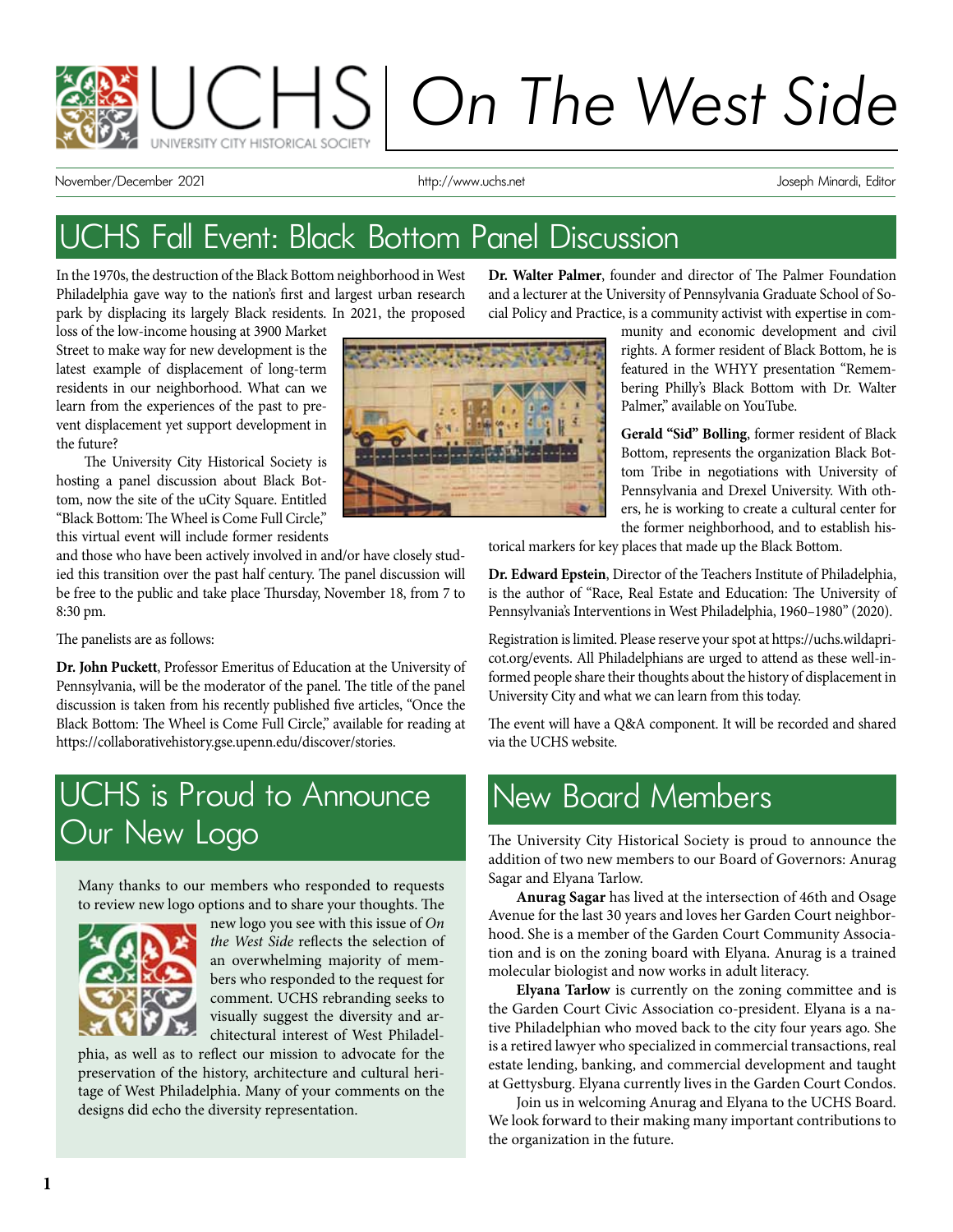# The 2022 Valentine Awards Tea

 UCHS is delighted to announce that our annual Gift to the Street Awards will return in 2022! We canceled this past year's event due to COVID-19 protocols and are hoping to be able to gather in person again for our Valentine's Tea this coming February. In the event that it is unsafe to do so, our Awards Ceremony will be held

virtually. We invite your nominations for worthy properties and people. There are three types of awards and as always, we are enlisting your help to find wor-

thy nominees. The Mike Hardy Preservation Initiative Award is given to a person or group of people who

have acted unselfishly towards the preservation of a building or historical neighborhood resource in West Philadelphia. The Outstanding Preservation Award is given to acknowledge an



exceptional building restoration. The Gift to the Street Award is given out as a grassroots spotlight on houses and businesses in our neighborhood that have received partial restoration, perhaps of a porch, garden, a roof or windows. Please consider nominating yourself or your neighbors for any of these awards by emailing us at info@uchs.net. Details about the Tea will be provided in our next newsletter.

# Old Time Recipes

### **Pecan Pie**

- 1/2 stick of butter
- 1/2 cup of sugar 3 eggs 1 cup of white Karo syrup
- 1 teaspoon full of vanilla
- Pinch of salt
- 2 cups of pecan meat

Cream butter and sugar together, then add one egg at a time. Beat thoroughly. To this add the Karo syrup, one teaspoon of vanilla, pinch of salt and pecans.

Pour mixture into unbaked pie crust and bake at 325 degrees for 30 minutes. Let cool for 2 hours and serve.

## **Peanut Brittle**

- 1 cup of granulated sugar
- 1/2 teaspoon of baking soda
- 1/2 cup of roasted peanuts, chopped

Melt sugar with no water over low heat, stirring constantly (be careful not to burn). Then add chopped peanuts. Still until thoroughly mixed and then quickly stir in the baking soda. Pour mixture onto hot buttered tins and spread by tilting the pans. Cool thoroughly before serving.

From *Tried and Tested Recipes*, Philadelphia, PA, 1907

#### West Philly Through the Lens **Locust Street east of 40th Street, 1905**

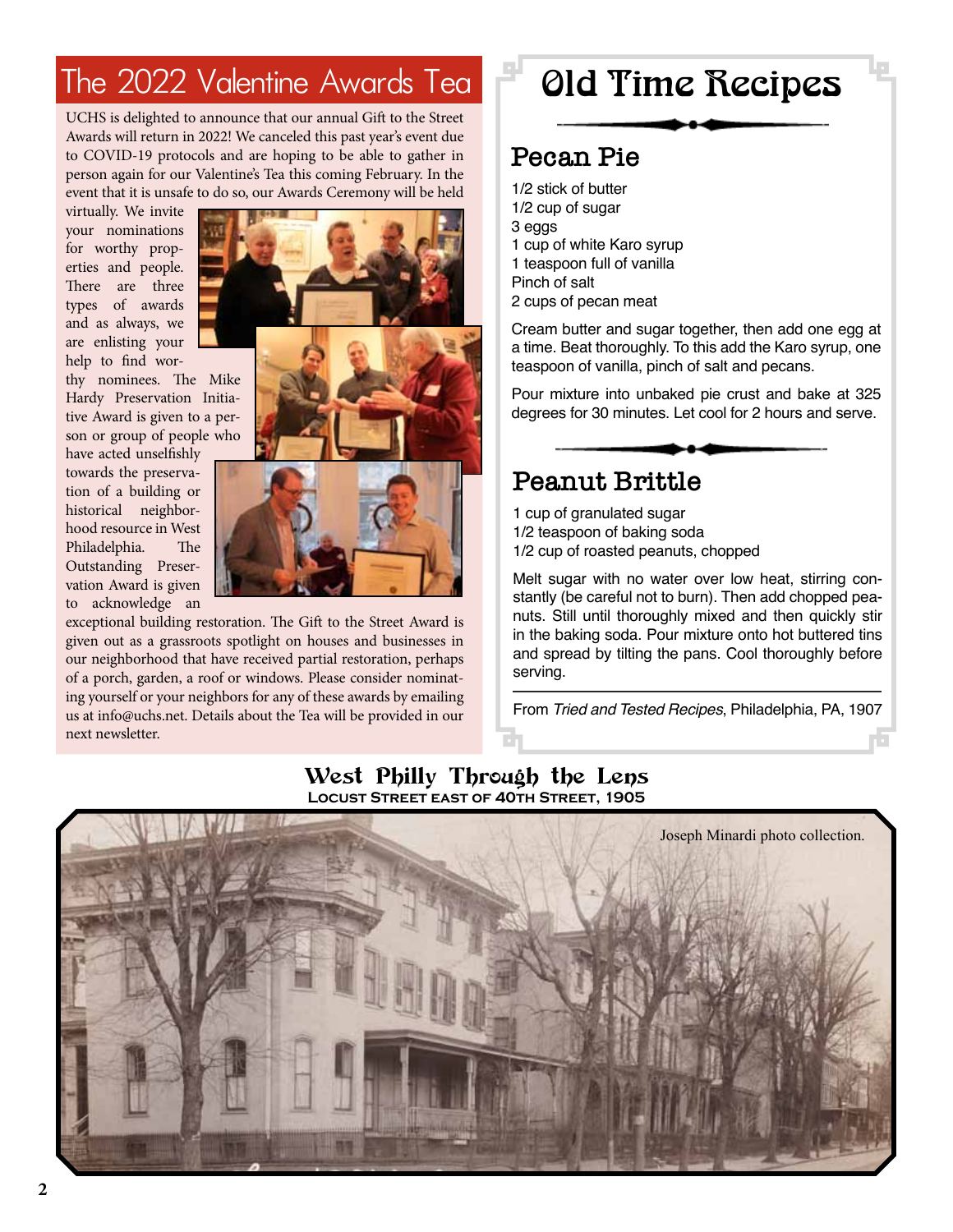# Member News

#### **Welcome to 2021's New and Restored Members:**

**Deirdre Aaron Joseph Arters David Othmer & Maureen Barden Fred Allen Barfoot Debra Breslin Mary McGettigan & Larry Caputo, MD Manuel Diaz Corrada Murray Dubin & Libby Rosof Lewis Fishgold Jacob Gantz Jeanette Gillison Ivy Gray-Klein Ann Kell Elaine Lander Anita McKelvey Betty Moloznik Glen Muschio Julie Orts Anurag Sagar Tobias Schulze-Cleven Martin Seligman Charles A. Thrall & Sally A. Simmons Elyana Tarlow Carrie Waterman Jeffrey Young Randy Zauhar & Jenny Yu**

#### **2021 Donations to UCHS – Thank You!**

**Lewis J. Baum Eric Cohen & Anne Pomerantz Roger & Joyce Converse Robert Glorioso Michael D. Hardy & Barry L. Grossbach Debra and Rich McCarty Stasiorowski Bettsy & Steve McCoubrey John Puckett & Karin Schaller Tim Siftar Maureen Tate Marianna Thomas Helma Weeks**

**Question? Ideas? Contact us at info@UCHS.net**

# Visit Our YouTube Channel

Check out the University City Historical Society's YouTube channel for great videos such as our Oral



History Project and UCHS updates and events. And be sure to click the subscribe button.

# Holiday Gift Ideas

The holiday season is right around the corner and what better gift can there be than a book about West Philadelphia? Luckily there are quite a few to choose from, so here's a list of some great books you can purchase as holiday gifts.

*Historic Architecture in West Philadelphia: 1789-1930s Philadelphia, City of Neighborhoods: 1890-1910* (chapters on West and Southwest Philadelphia) Joseph M. Minardi *West Philadelphia: University City to 52nd Street* Robert M. Skaler *The Jewish Community of West Philadelphia* Allen Meyers *Pushing Back the Gates: Neighborhood Perspectives on University-Driven Revitalization in West Philadelphia*  **Harley F. Etienne** *Row House Days: Tales From a Southwest Philadelphia Childhood*  Jack Myers *Becoming Penn: The Pragmatic American University, 1950-2000* John L. Puckett *Building America's First University: An Historical and Architectural Guide to the University of Pennsylvania* George E. Thomas and David B. Brownlee

Many of these fine books are available at your local bookseller.

# Ask the Experts

#### **Chimney Concerns**

Q: **The chimney in my Victorian home is full of cracks. In the attic I can see that it tilts slightly and has been smeared with cement there and above the roof line. I'm sure that the entire chimney and fireplace have to be rebuilt, but I don't know where to start.**

A: A licensed chimney sweep or the local fire marshal would be the first person to contact for a safety inspection. A professional sweep will also assess the structural condition of your chimney.

If the chimney is structurally sound, all that may be needed is a flue liner. There are several varieties on the market, either clay or metal. In the meantime, don't use your fireplace until you're sure your chimney is clean and safe. A chimney fire is the last thing you need.

From *The Old-House Journal,* December 1981.

#### **Waxy Worries**

Q: **In our Victorian house, the floors under the area rugs put down by the previous owner are lighter than the rest of the floor. Is there a safe way to remove old wax from these floors without damaging the patina?**

A: All floors which are waxed need to be periodically stripped of built-up old wax and dirt before rewaxing. Use any commercial wax remover, as long as it is specified for use on wood.

From *The Old-House Journal,* November 1981.